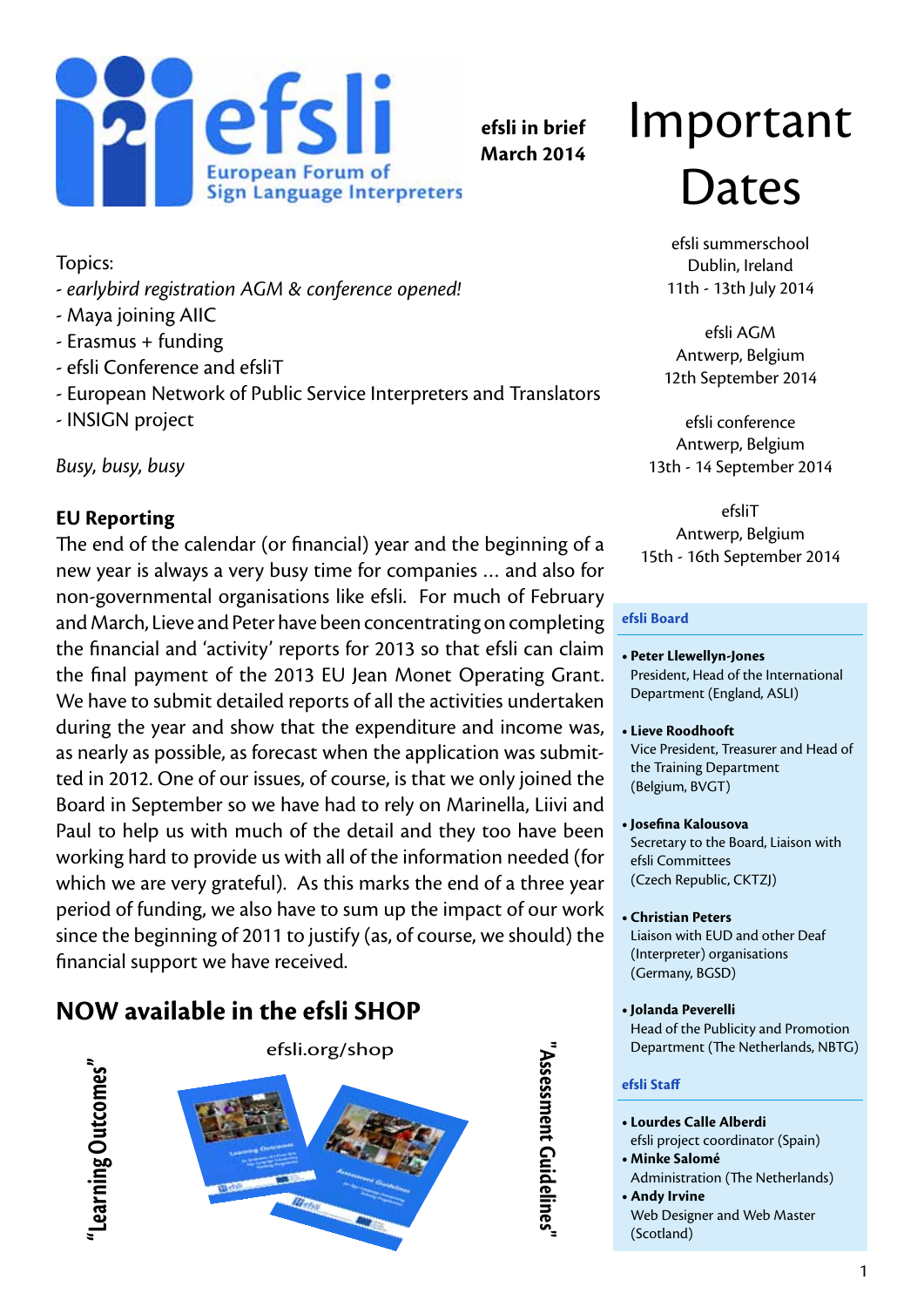## **Maya joining AIIC**

It has been confirmed today (1<sup>st</sup> April 2014) that Maya de Wit has become the first sign language interpreter to be accepted as a full member of AIIC, the International Association of Conference Interpreters, the oldest (founded in 1953) and most prestigious interpreting organisation in the world.

As from today, the skills of sign language interpreters are internationally recognised as being on a par with those of spoken language interpreting. Congratulations Maya. We can't think of a more fitting person to be the first to be granted this prestigious accolade.



### **Erasmus +**

We have also been busy drafting an application for future funding. Lourdes has taken the lead on this as she is able to draw on her experience of coordinating most of the recent efsli projects. The paperwork involved is mind-boggling and the application templates demanded that even our CVs were written in a specific 'Europass' format. To apply we have had to plan, in detail, all of our intended activities for this year and to draw up a complete budget of anticipated income and expenditure. The deadline for applications was the 17th March and, just two days before, we found out that we were actually eligible to apply for two different categories of funding; and each had to be applied for on different templates. Somehow, Lourdes managed to get both applications in before the deadline. If successful we would only receive one of the grants but by applying for both it does increase our chances.

The additional funding would give is the opportunity to build on the success of our past projects. For example, last December's launch and the subsequent publication of the 'Learning Outcomes' of a three-year interpreter training programme now needs to be built on, especially in countries where there is, as yet, little in the way of formal, nationally-recognised qualifications. All we can do now is wait and hope.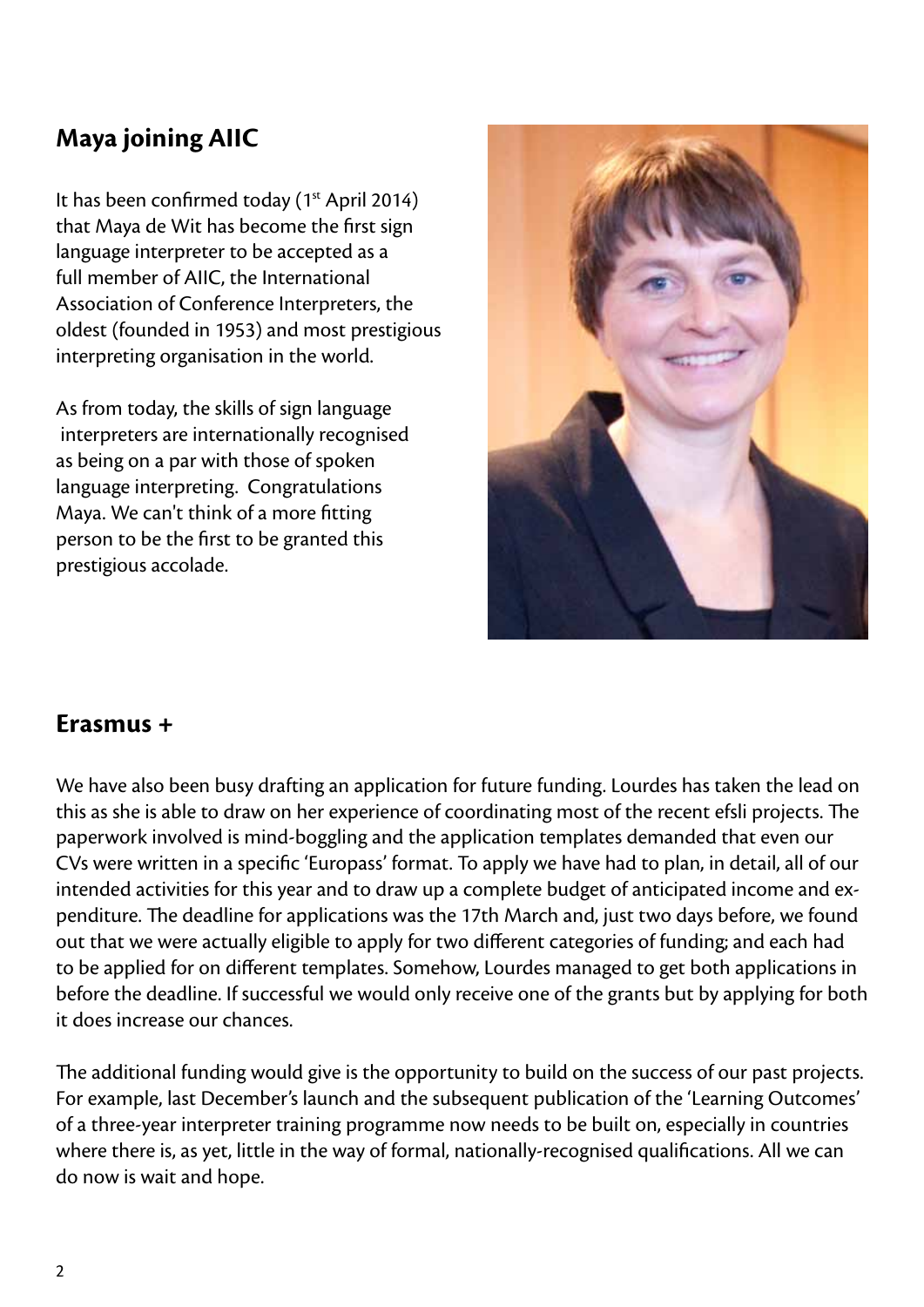## **AGM and Conference**

## **12-14 September 2014 efsli 2014 AGM and Conference Antwerp, Belgium**



*"Mind tricks: Our brain is the limit. Cognitive processes in sign language interpreting"*



In association with the Belgian Association of Sign Language Interpreters (BVGT)

### **CALL FOR INTERPRETERS**

For the efsli General Assembly on Friday the 12<sup>th</sup> of September 2014 and for the conference on the 13<sup>th</sup> and 14<sup>th</sup> of September 2014, we are looking for Flemish Sign Language interpreters (VGT), French Belgian Sign Language (Langue des signes de Belgique francophone) and for International Sign Interpreters working from English. http://efsli.org/call-for-interpreters-2014/ Please send your application to [interpreters2014@efsli.org](mailto:interpreters2014@efsli.org) by 18th of April 2014.

### EARLY BIRD **REGISTRATION NOW OPEN (untill 18th April)  [http://efsli.org/2014](http://efsli.org/2014/mindtricks2014/mind-tricks/)/**





## **Antwerp, Belgium**

*"Teaching Mind Tricks? From Consecutive to Simultaneous Interpreting … and Back"*

In association with KU Leuven, Faculty of Arts, Antwerp

The closing date for the call for papers has passed and the scientific committees are now preparing the programmes for both the 2014 efsli conference and the efsli Trainers' Seminar. The host organisations, the Belgian Association of Sign Language Interpreters (Conference) and KU Leuven Faculty of Arts, Antwerp (Trainers' Seminar) will be announcing the speakers shortly. In the meantime, keep an eye on the efsli website for more news.